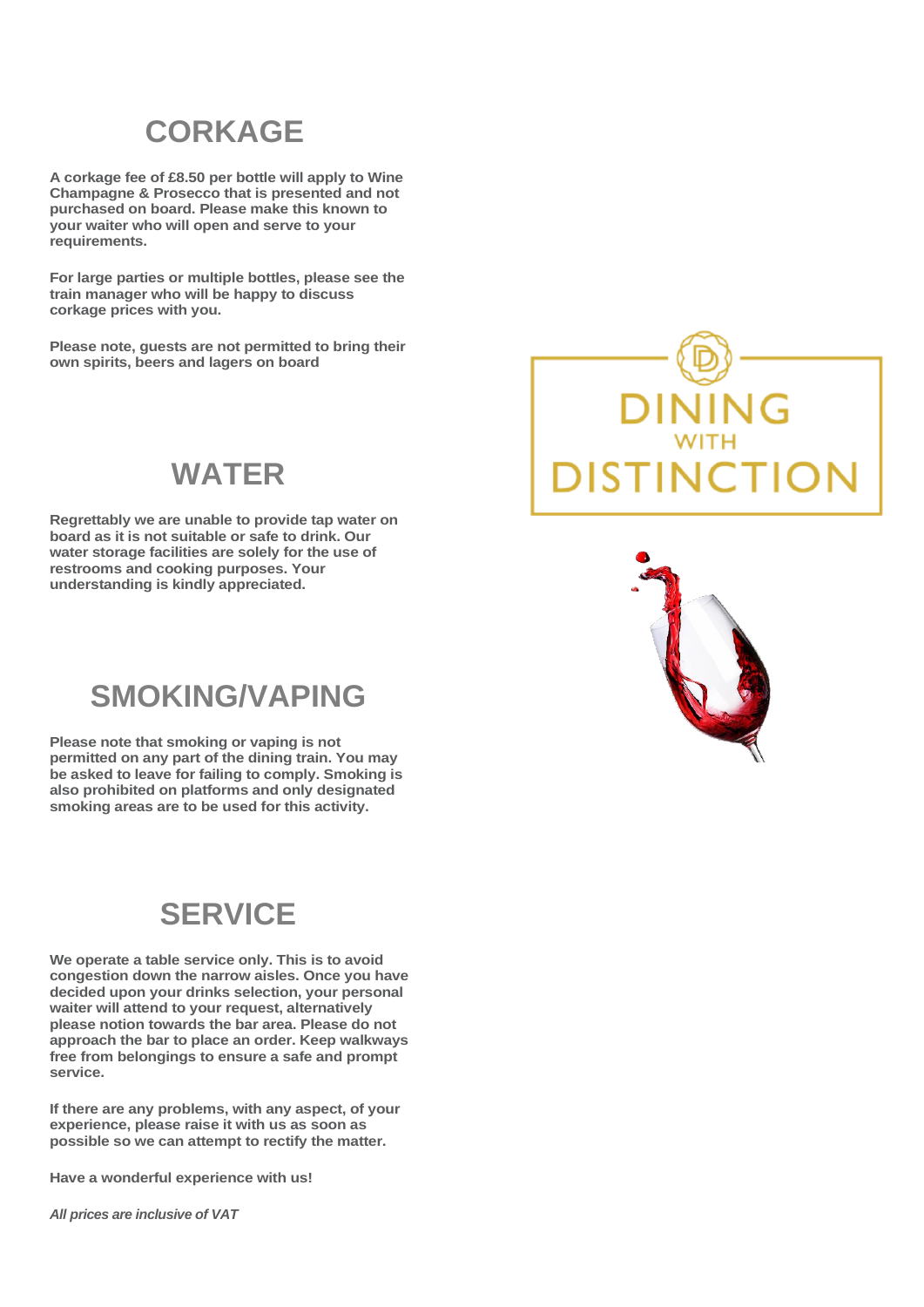### **RED WINES**

### **1. DWD HOUSE RED**

**Italy** | **13.5%** | **£18.00**

#### **2. SERITI MERLOT (B)**

**South Africa** | **13.5%** | **£19.50**

Attractively soft, creamy, chocolate nose and a palate bathed in dusky spice. Lush, ripe and deep in hue, this is a plump and sensuous merlot with hedgerow fruit flavour

#### **3. DOMAINE DE L'OLIBET CABERNET SAUVIGNION (D)**

#### **France** | **14%** | **£20.50**

A stylish cabernet with generous fruit & puissance, hints of blackcurrant and capsicum contribute to a smooth full bodied finish

#### **4. THE LAST STAND SHIRAZ (C)**

#### **Australia** | **14%** | **£21.00**

Warm, soft and luscious, this Shiraz is fruit packed, smooth, black and sultry with a salty finish.

#### **5. EL MONSTRUO BONARDA MALBEC (E)**

#### **Argentina** | **12.5%** | **£22.50**

A huge brambly Malbec from Mendoza with dark, damson, savoury overtones & a smooth, rounded finish.

#### **6. LES COTEAUX COTES DU RHONE (C)**

#### **France** | **14%** | **£23.00**

Red berry fruit underpinned by subtle oaky nuances, lovely sweet spice, warm star anise and cinnamon.

#### **7. VEGA DEL RAYO RIOJA RESERVA (D)**

#### **Spain** | **13.5%** | **£24.50**

A gold medal winning classic Reserva with rich smokey flavours of aniseed, red plums and vanilla.

#### **8. UGGIANO CHIANTI CLASSICO RISERVA (C)**

**Italy** | **13.5%** | **£26.00**

A ripe, generous Reserva. Mature and complex but with a lovely freshness too. Juicy cherry & balsamic notes.

#### **9. ADOBE RESERVA PINOT NOIR (B)**

#### **Chile** | **13.5%** | **£30.00**

Sweet fruits and dark earthy elements combine with a spicy hit and a lingering dark chocolate finish.

#### **10. MONTRESOR AMARONE (E)**

#### **Italy** | **15%** | **£36.00 (70cl)**

#### **11. £18.50 (35cl – half bottle)**

An Italian Superstar! Intense garnet red with tastes of black cherries and sweet spices rounded off with lucious velvety tannins.

Red wine fullness guide



Light & Fruity – Full, Robust & Concentrated

# **BEER, LAGER & CIDER**

| 64. SAN MIGUEL (500ml) 5%                                                           | £3.50 |
|-------------------------------------------------------------------------------------|-------|
| 65. COORS (500ml) 4%                                                                | £3.50 |
| 66. JOHN SMITHS (440ml) 3.6%                                                        | £3.20 |
| 67. MAGNERS IRISH CIDER (500ml) 4.5%                                                | £4.50 |
| 68. OLD MOUT CHERRIES & BERRIES CIDER<br>(500ml) 4%                                 | £4.50 |
| 69. NORTHERN WHISPER - SHAKE A LEG<br><b>RHUBARB &amp; CUSTARD IPA (440ml) 4.6%</b> | £4.20 |
| 70. BREWDOG PUNK IPA (330ml) 5.4%                                                   | £4.20 |
| 71. BEARTOWN CRÈME BEARLEE (330ml) 4.8% £4.20                                       |       |
| 72. DWD GUEST ALE of (500ml) 3.8%                                                   | £4.50 |
| 73. OLD SPECKLED HEN (500ml) 5%                                                     | £4.50 |
| 74. JEVER ALCOHOL FREE LAGER (275ml)                                                | £3.00 |

# **SOFT DRINKS**

| 75. COCA-COLA (330ml)                 | £2.00 |
|---------------------------------------|-------|
| 76. COKE ZERO (330ml)                 | £1.80 |
| 77. R WHITES LEMONADE (330ml)         | £1.80 |
| 78. J20 ORANGE & PASSIONFRUIT (275ml) | £2.80 |
| 79. J20 APPLE & RASPBERRY (275ml)     | £2.80 |
| 80. APPLE & BLACK FRUIT SHOOT (275ml) | £1.70 |

## **WATER & MIXERS**

| <b>81. HARROGATE SPA MINERAL WATER</b><br>(330ml)                  | £1.60 |
|--------------------------------------------------------------------|-------|
| <b>82. HARROGATE SPA SPARKLING MINERAL</b><br><b>WATER (330ml)</b> | £1.60 |
| 83. FEVERTREE SODA WATER (200ml)                                   | £2.00 |
| 84. FEVERTREE SLIMLINE TONIC (200ml)                               | £2.20 |
| 85. BRITVIC FRESH ORANGE JUICE (200ml)                             | £2.20 |
| 86. CORDIAL SPLASH (lime/orange/black)                             | £0.50 |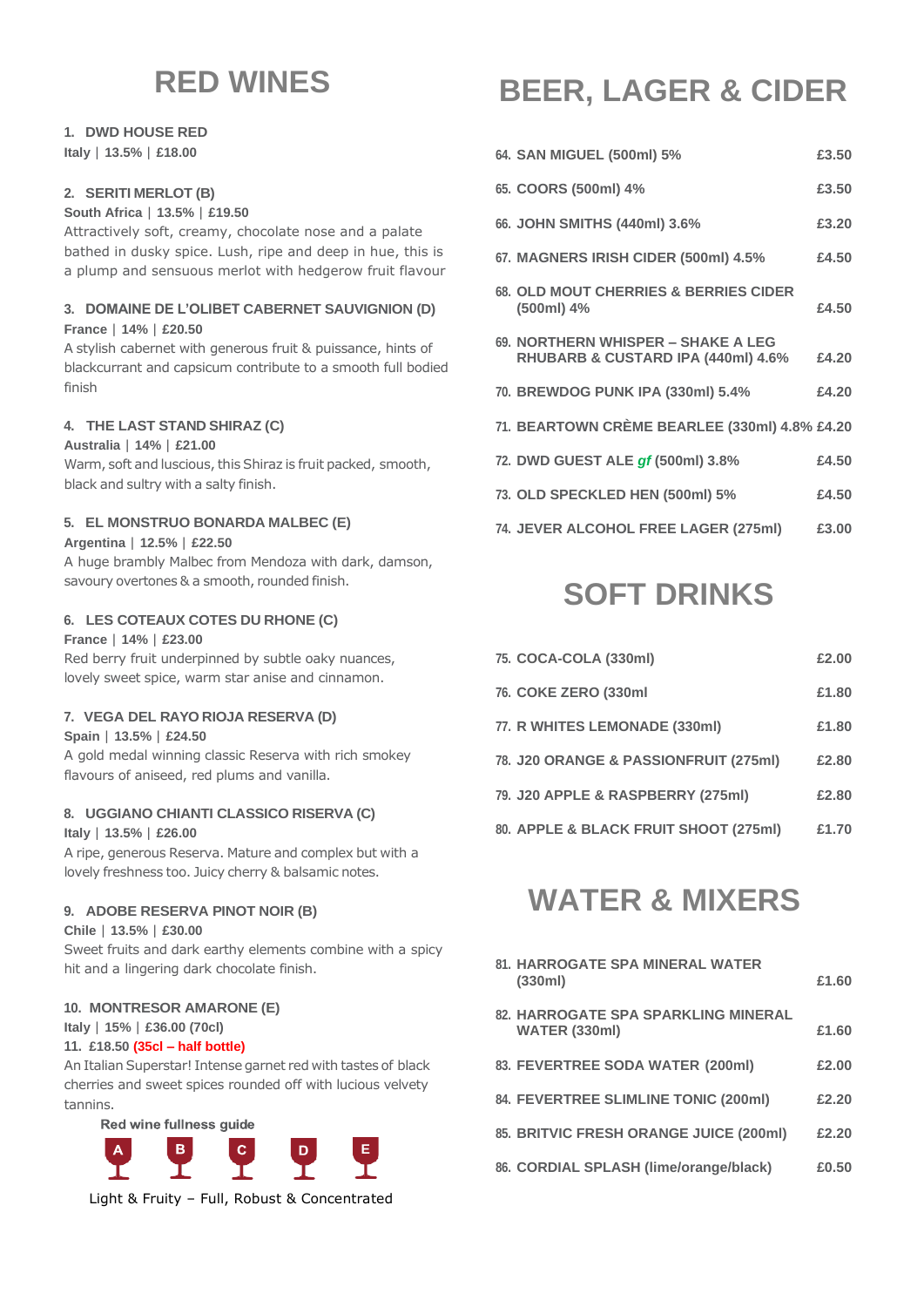# **LIQUEURS & PORT (50ml)**

| 39. COCKBURNS SPECIAL RES. PORT 20% | £5.20 |
|-------------------------------------|-------|
| 40. DISARONNO AMARETTO 28%          | £5.50 |
| 41. DISARONNO VELVET 17%            | £5.50 |
| 42. TIA MARIA 20%                   | £5.50 |
| <b>43. BAILEYS IRISH CREAM 17%</b>  | £5.50 |
| 44. JOSEPH CARTON CHERRY BRANDY 25% | £5.50 |

### **GINS (50ml)**

| 45. BOMBAY SAPPHIRE 40%          | £5.80 |
|----------------------------------|-------|
| 46. GORDONS PINK GIN 37.5%       | £5.80 |
| 47. H & B PARMA VIOLET GIN 37.5% | £5.80 |
| <b>48. HENDRICKS 41.4%</b>       | £6.50 |

### **OTHER SPIRITS (50ml)**

| 49. SMIRNOFF VODKA 37.5%                    | £5.80 |
|---------------------------------------------|-------|
| 50. GREY GOOSE VODKA 40%                    | £7.20 |
| 51. RON BACARDI WHITE RUM 37.5%             | £5.80 |
| 52. SAILOR JERRY SPICED RUM 40%             | £5.80 |
| 53. JACK DANIELS TENESSEE BOURBON 40% £5.80 |       |
| 54. JAMESONS IRISH WHISKY 40%               | £5.80 |

# **MALTS & COGNACS (50ml)**

| <b>55. ISLE OF JURA 10yo MALT 40%</b> | £6.50  |
|---------------------------------------|--------|
| 56. GLENFIDDICH 12yo MALT 40%         | £6.80  |
| 57. DALWHINNE 15yo MALT 43%           | £7.20  |
| <b>58. MARTEL VS FINE COGNAC 40%</b>  | £6.00  |
| 59. REMY MARTIN VSOP COGNAC 40%       | £7.00  |
| 60. REMY MARTIN 1738 ROYAL COGNAC 40% | £10.00 |

## **COCKTAILS (200ml)**

| 61. ESPRESSO MARTINI 5%             | £6.00 |
|-------------------------------------|-------|
| 62. STRAWBERRY DAIQUIRI 5%          | £6.00 |
| 63. MANGO & PASSIONFRUIT MARTINI 5% | £6.00 |

### **WHITE WINES**

#### **12. DWD HOUSE WHITE Italy | 13% | £18.00**

#### **13. MIRABELLO PINOT GRIGIO (2)**

 **Italy** | **12.5%** | **£19.00** Lightly honeyed fruit balanced by lemony acidity and a fresh, dry finish.

#### **14. SOLDIER'S BLOCK CHARDONNAY (2)**

#### **Australia** | **13%** | **£20.00** Pure elegance and easy drinking. This vibrant wine exhibits lifted fruits with a bright tangerine fleshiness.

#### **15. DOMAINE DE VEDILHAN VIOGNIER (1)**

#### **France** | **13%** | **£21.00**

Golden hay and ripe peaches with a lush texture give way to a sensual palate of roses, pineapples and mangoes.

#### **16. AQUILINE SAUVIGNON BLANC (1)**

**West Cape - South Africa** | **11.5%** | **£22.50** Fresh lime citrus nose, lightly herbal with touches of green pepper and lemongrass with a minerality finish.

#### **17. PEACOCK WILD FERMENT CHENIN BLANC (2)**

**South Africa** | **13%** | **£23.50** Rich flavours of grilled peach, toasted brioche, sweet apricot tart and toasted almonds.

#### **18. BISCHOFLICHE DOM DRY RIESLING (3) Germany** | **12%** | **£24.50**

Produced with the precision of a German car, this wine has lush flavours of peach, dried berry & chamomile.

### **19. GAVI DI GAVI NUOVOQUADRO (1)**

#### **Italy** | **12.5%** | **£26.00**

Complex and enchanting top-quality Gavi. Zesty citrus and ripe peach balanced by crisp acidity and minerality.

#### **20. DOMAINE DE LA MOTTE CHABLIS (1) France** | **13%** | **£30.00** A gold award winning, modern style of Chablis. Fresh,

lively, zingy fruit with white peppercorns and honey.

#### **21. DOMAINE MICHEL GIRARD ET FILS (1) SANCERRE**

 **France** | **13.5%** | **£38.00 (70cl) 22. £19.50 (35cl – half bottle)**

Fresh Gooseberry fruit aromas and ripe citrus flavours lead to a long crisp finish

#### White & rosé wine sweetness guide